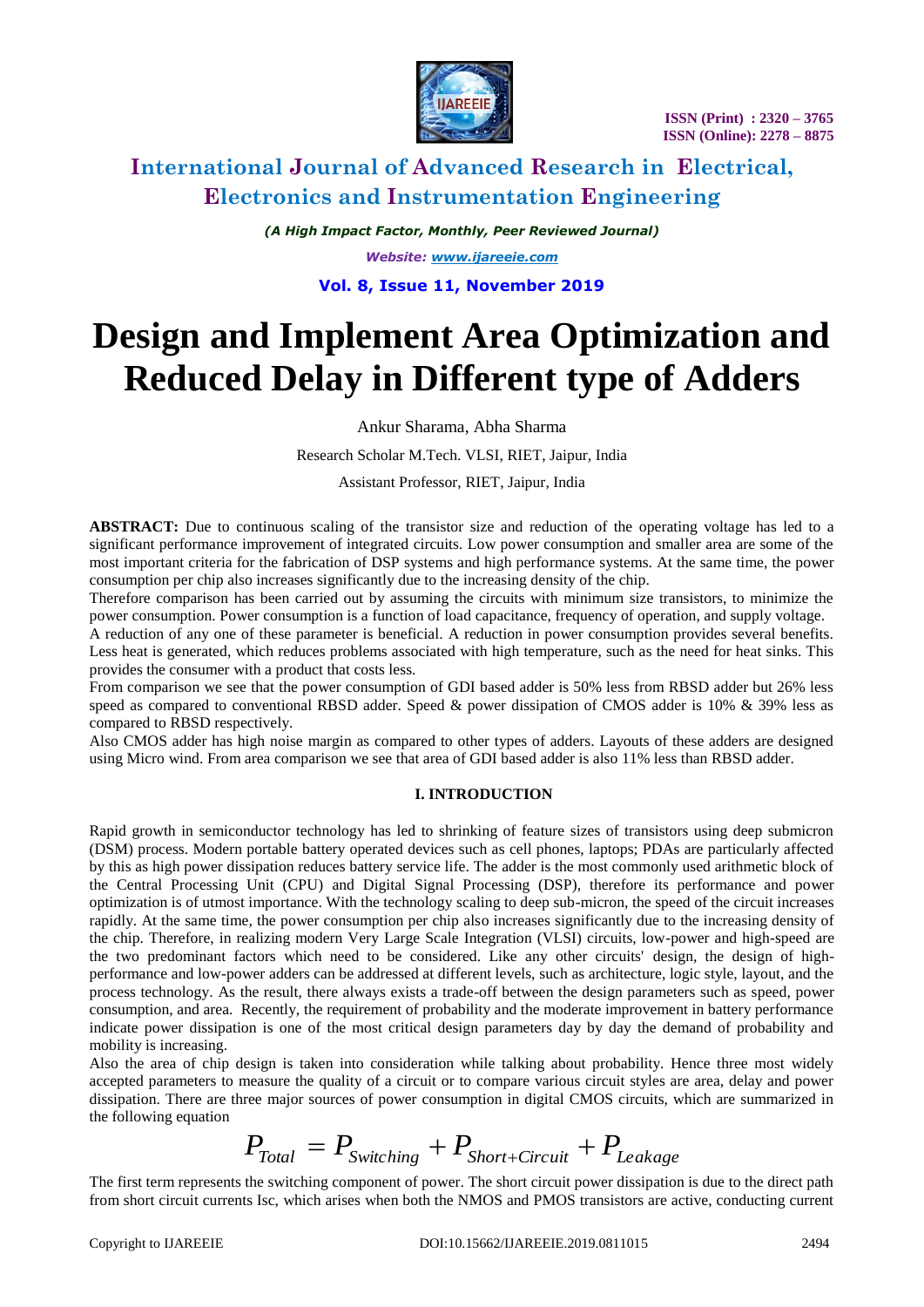

*(A High Impact Factor, Monthly, Peer Reviewed Journal)*

*Website: [www.ijareeie.com](http://www.ijareeie.com/)*

### **Vol. 8, Issue 11, November 2019**

directly from power supply to ground. Finally, leakage current power dissipation arises from substrate injection and sub threshold effects, which is primarily determined by fabrication technology considerations. The objective of our dissertation is to design a low-power and smaller area adder and also compare its performance parameter with different types of adder architecture.

### 1. **Improved 14T full adder**

Figure 1 shows the schematic configuration of the full adder cell consisting of 14 Transistors. Feedback transistors provide rail-to-rail outputs in XOR-XNOR module. This type of adder ensures both low power and high speed performance. The power consumed by this circuit is less when compared with that of 10T GDI full adder .



Fig 1: Circuit Diagram of Improved 14 T full adder

### **II. GDI ADDER**

A new low power design technique that solves most of the problems is known as Gate-Diffusion-Input (GDI) method. This technique reduces power consumption, propagation delay, and area of digital circuits. GDI method is based on the use of a simple cell as shown in below figure. At the first look the design seems to be like an inverter, but the main differences are

- 1. GDI consist of three inputs- G (gate input to NMOS/PMOS), P (input to source of PMOS) and N (input to source of NMOS).
- 2. Bulks of both NMOS and PMOS are connected to N or P (respectively), so it can be arbitrarily biasedat contrast with CMOS inverter.

By using this method a wide variety of logic functions can be implemented using only two transistors. Schematic diagram of GDI based adder is shown in fig 4.13.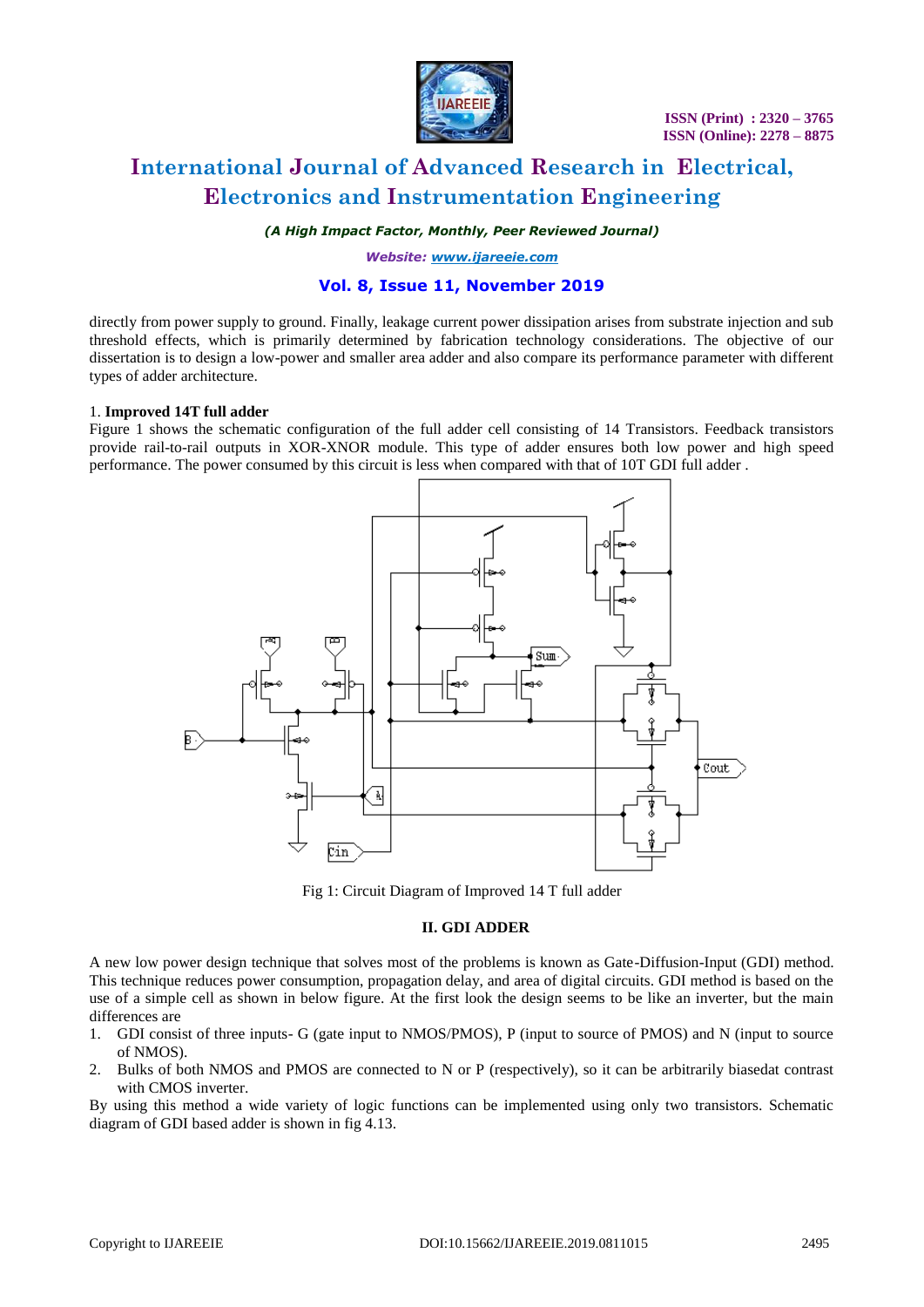

*(A High Impact Factor, Monthly, Peer Reviewed Journal)*

*Website: [www.ijareeie.com](http://www.ijareeie.com/)*

### **Vol. 8, Issue 11, November 2019**



Fig 2: Schematic Diagram of GDI Adder

This method is also suitable for designing fast, low-power circuits, using a less number of transistors, while improving logic level swing and static power characteristics and allowing simple top down design by using small cell library

#### **III. RBSD ADDER**

RBSD numbers can be represented using the digit set  $(1,0,1)$  unlike binary number system, which is represented using binary digit set (0, 1). The decimal value of RBSD number can be calculated by following relation

$$
D = \sum_{i=0}^{n=1} x_i 2^i
$$

Let the number  $(4)_{10}$  can be represented in binary as 0100. The same number in RBSD may be represented by more than one representation i.e.  $1\overline{1}00$  or  $1\overline{1}100$ . Hence in this number system, a number can be represented by more than one way, so called redundant system. Three steps are used in RBSD system in which first and second step generates intermediate data (carry and sum) and third step gives the final result. Therefore the input numbers can be added simultaneously in parallel, as there is no rippling of carry from LSB to MSB. So its speed is fast as compared to other adders. Schematic diagram & layout diagram of RBSD adder is shown below in fig 2 respectively. Total area required for 1-bit RBSD adder is 450  $\mu$ m<sup>2</sup>.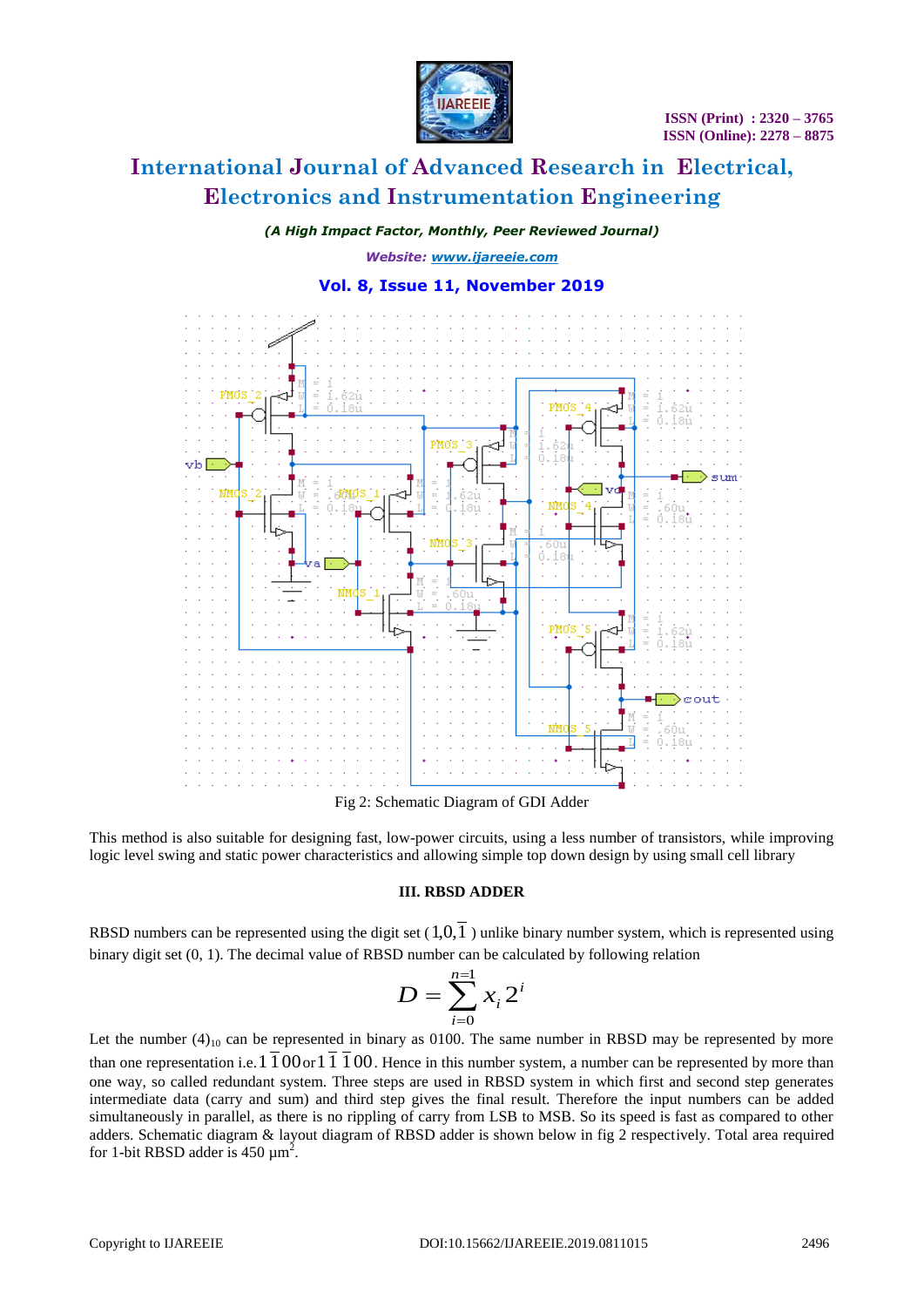

*(A High Impact Factor, Monthly, Peer Reviewed Journal)*

*Website: [www.ijareeie.com](http://www.ijareeie.com/)*

## **Vol. 8, Issue 11, November 2019**



### **RBSD ADDER**

Simulated waveform of RBSD adder is shown below in fig 4.



Fig 4: Simulated waveform of RBSD Adder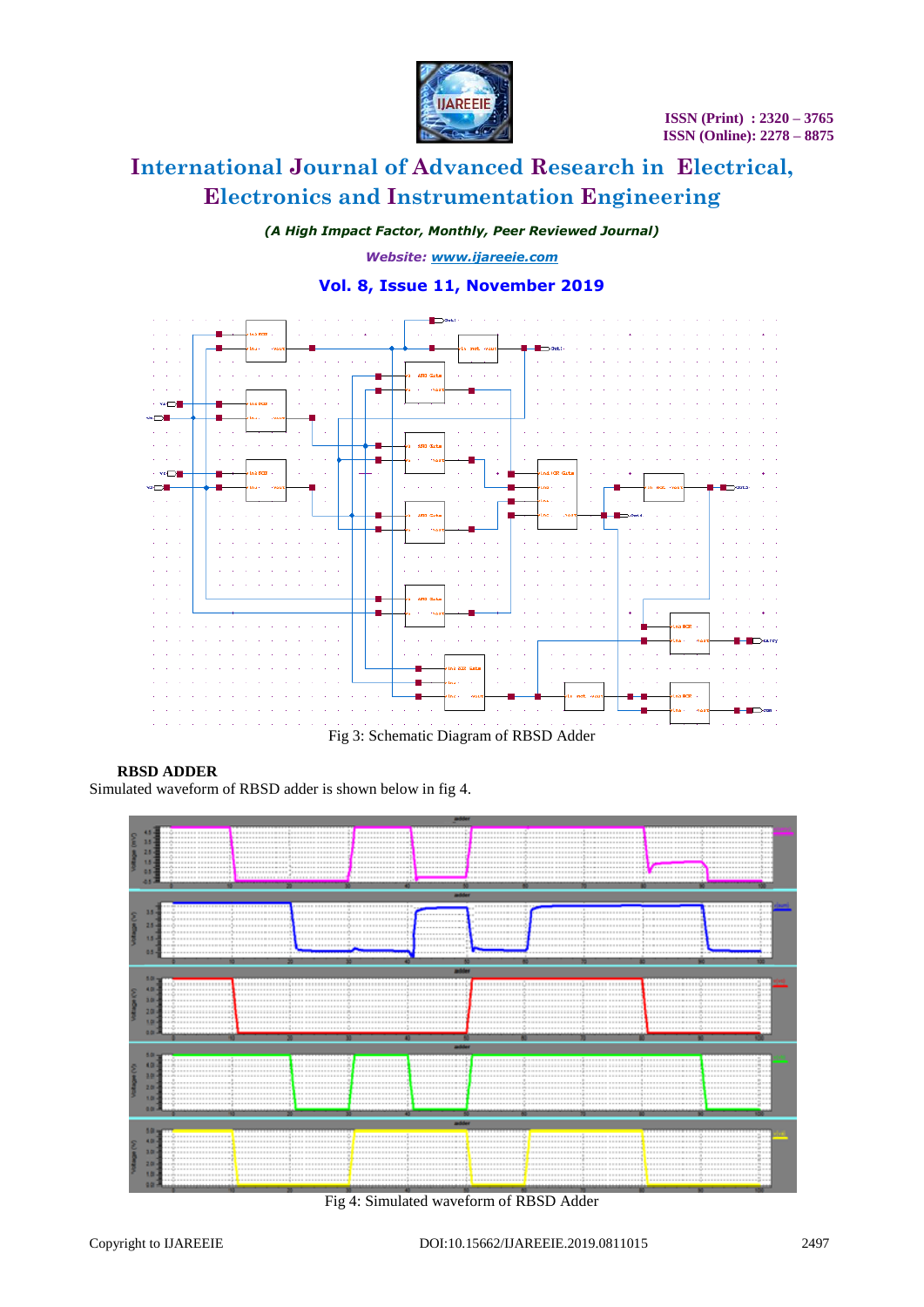

*(A High Impact Factor, Monthly, Peer Reviewed Journal)*

*Website: [www.ijareeie.com](http://www.ijareeie.com/)*

### **Vol. 8, Issue 11, November 2019**

Parameters like delay and power dissipation is calculated at different  $V_{DD}$  and at different  $V_{TH}$ , which is shown in table 1 and table 2 respectively.

| $V_{DD}(V)$ | <b>Power</b>    | Delay(nS)  |       |
|-------------|-----------------|------------|-------|
|             | Dissipation(mW) | <b>Sum</b> | Cout  |
| .8          | 0.989           | 0.221      | 0.990 |
| .6          | 0.721           | 0.328      | 1.303 |
|             | 0.494           | 0.350      | 1.510 |
| .2          | 0.288           | 0.393      | 1.995 |
|             | 0.130           | 0.734      | 2.621 |

### Table 1: Parameters of RBSD adder at different  $V_{DD}$

| Table 2: Parameters of RBSD adder at different $V_{TH}$ |  |
|---------------------------------------------------------|--|
|---------------------------------------------------------|--|

| $V_{TH}(V)$ | <b>Power</b>    | Delay(nS)  |       |
|-------------|-----------------|------------|-------|
|             | Dissipation(mW) | <b>Sum</b> | Cout  |
| 0.17        | 0.165           | 0.218      | 0.939 |
| 0.27        | 0.240           | 0.246      | 0.950 |
| 0.37        | 0.389           | 0.321      | 0.998 |
| 0.47        | 0.485           | 0.374      | 1.247 |
| 0.57        | 0.789           | 0.420      | 1.467 |

Simulated waveform of RBSD adder which is used for calculation of average power dissipation is shown in fig 5. Formula that is used for average power dissipation is given below

 $P$  max +  $P$  min



Fig 5: Simulated power waveform of RBSD Adder future scope.